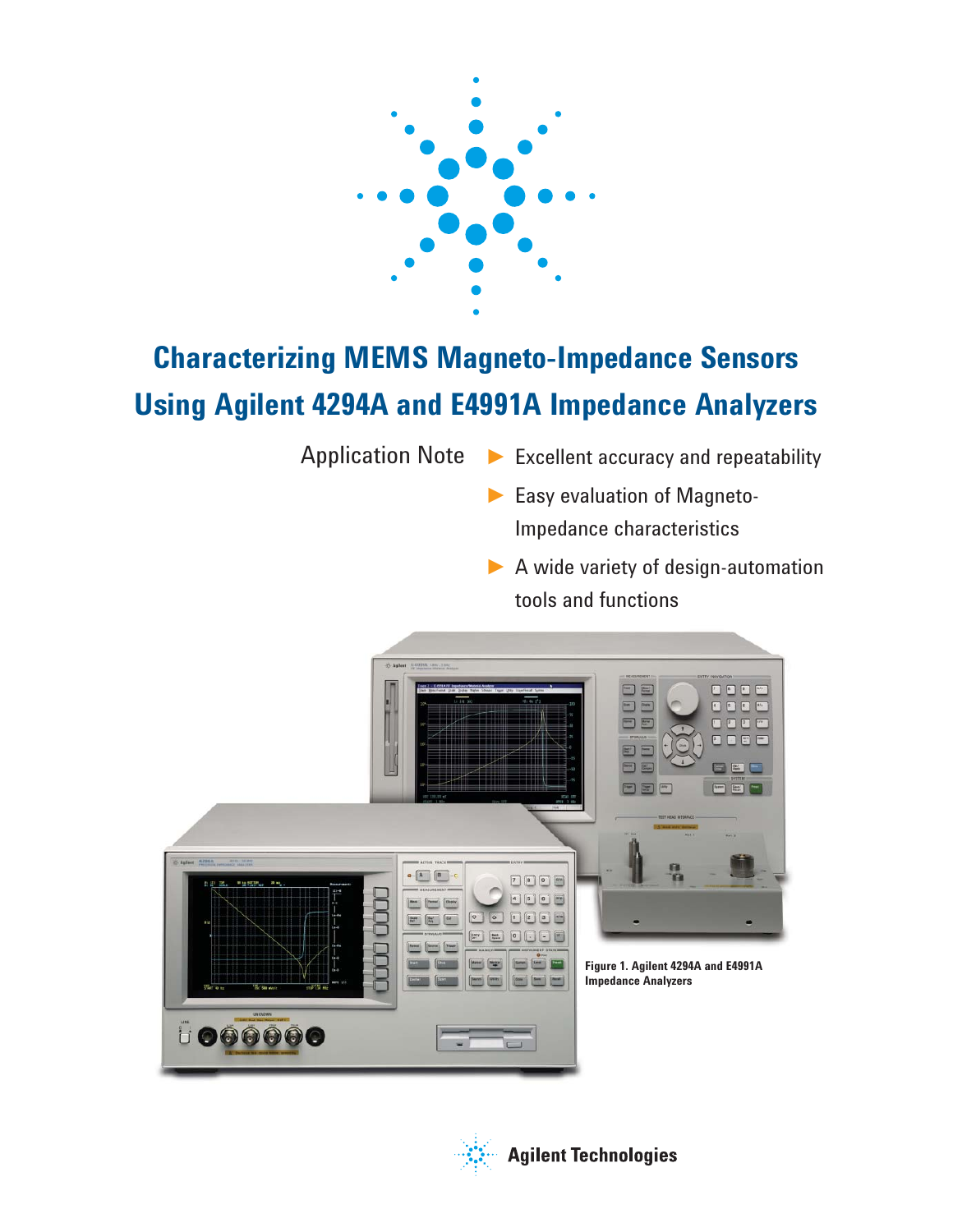## **Introduction**

This application brief describes the benefits of using Agilent impedance analyzers for device characterization of MEMS Magneto-Impedance (MI) sensors and how they improve design and test efficiency while offering a wide variety of design-automation tools and functions.

## **Agilent Impedance Analyzers**

The 4294A covers the range of 40 Hz to 110 MHz and the E4991A, from 1 MHz to 3 GHz. These impedance analyzers (see Figure 1) offer excellent impedance measurement accuracy and are optimum tools for both design and manufacturing test of MEMS MI sensors.

## **MEMS MI Sensor**

The MI sensor applies the principle of the MI effect. The impedance of the amorphous magnetic material changes depending on the external magnetic field when high frequency current is applied. Figure 2 shows the equation of this characteristic. High sensitive MI sensors are easily miniaturized into MEMS devices.

$$
Z = \frac{a}{2\sqrt{2\rho}} R_{dc} \left( 1 + j \right) \overline{ l \omega \mu \left( H_{ex} \right)}
$$

- *Z*: impedance of amorphous magnetic material
- *a*: diameter of amorphous magnetic material
- *ρ*: ratio resistance
- *R<sub>dc</sub>*: DC resistance
- *ω*: angular frequency of current flow
- *µ*: circumference magnetic permeability
- $H_{\text{av}}$ : external magnetic field

**Figure 2. Impedance calculation formula for amorphous magnetic materials** 

## **Evaluation of MI Characteristics of the Amorphous Magnetic Material**

Evaluating the MI sensor's sensitivity is very important because its sensitivity depends on the impedance change of the amorphous magnetic material when high frequency is applied.



**Figure 3. Impedance vs. Magnetic Field**

For an MI sensor, the impedance is low at low frequencies and changes rapidly at high frequencies (Figure 4). The instrument's impedance accuracy with sufficient test frequency resolution is required to know the true performance of an MI sensor. Agilent impedance analyzers have frequency resolution up to 1 mHz, enabling them to follow rapid impedance changes. These impedance analyzers have advanced calibration and fixture compensation capabilities and offer excellent accuracy and repeatability by removing the instruments' systematic error and residual impedance of the test fixture used.

In addition, the Agilent impedance analyzers display frequency characteristics on their screens in real time, which helps users analyze the MI characteristics of the amorphous magnetic material quickly. (Figures 5 and 6)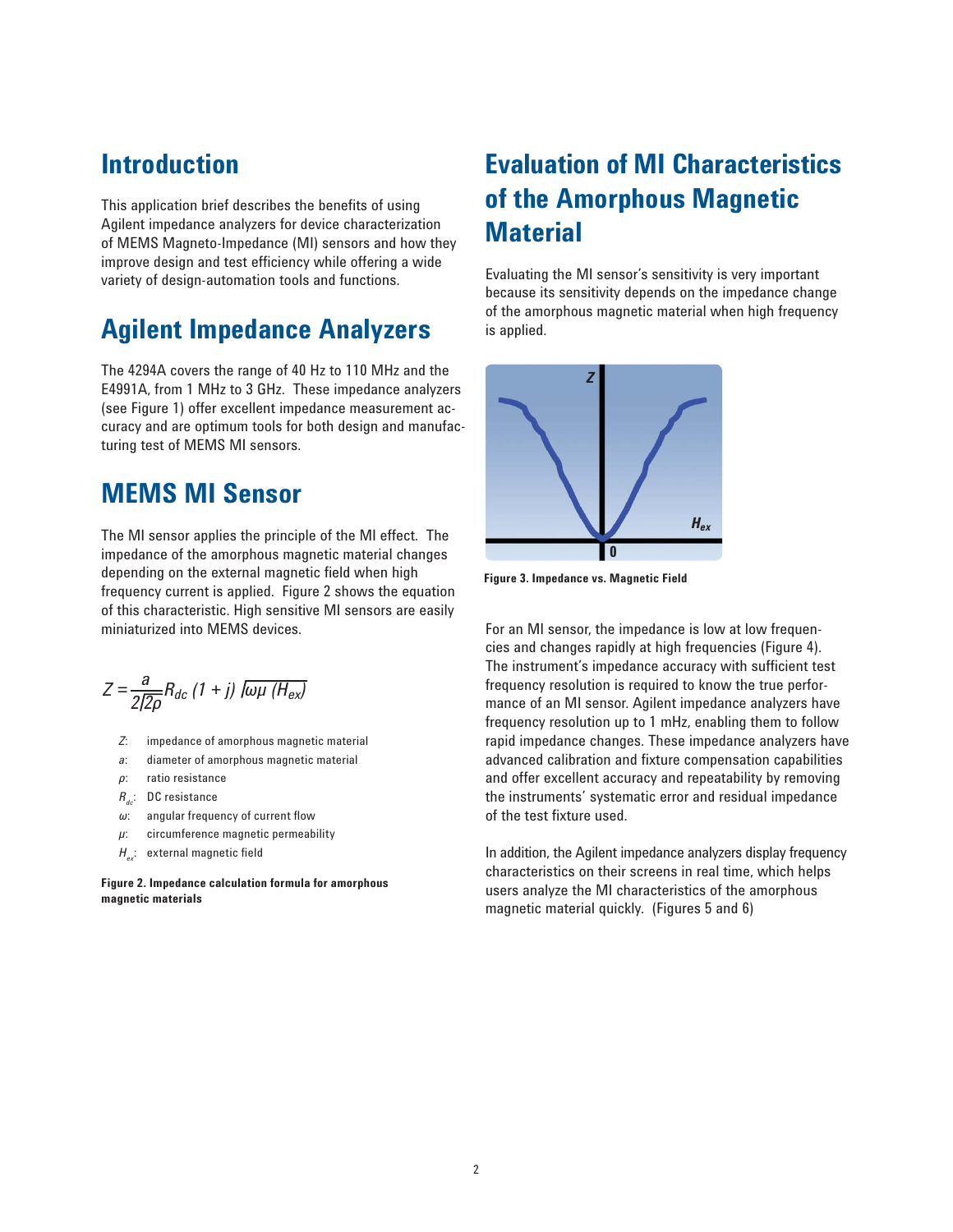## **A Wide Variety of Design-Automation Tools and Functions**

Agilent impedance analyzers provide various design-automation tools and functions that increase test productivity. The built-in programming function allows users to customize the parameters to be evaluated and/or to build an automated test environment and customize it without an external PC. The data output functions corresponding to Touchstone (4294A) and CITI file (E4991A) formats enable much more advanced analysis using the external simulator, which improves the device design efficiency.



**Figure 4. Magneto-Impedance frequency characteristic**

## **Summary**

The Agilent 4294A and E4991A Impedance Analyzers are ideal test instruments for characterizing MEMS MI sensors. These analyzers offer excellent accuracy and repeatability because of the advanced calibration function that removes instrument system measurement errors and residual impedance of the test fixture used. In addition, a wide variety of design-automation tools help designers improve the design productivity.

For more information, please refer to the following literature and websites:

- ► Agilent 4294A Technical Overview (P/N 5968-3808E)
- ► Agilent 4294A Data Sheet (P/N 5968-3809E)
- ► Agilent E4991A Technical Overview (P/N 5980-1234E)
- ► Agilent E4991A Data Sheet (P/N 5980-1233E)
- ► MEMS/NEMS Device Measurement Solution:  **www.agilent.com/fi nd/mems**
- ► Agilent 4294A Precision Impedance Analyzer: www.agilent.com/find/4294a
- ► Agilent E4991A Impedance/Material Analyzer  **www.agilent.com/fi nd/e4991a**



**Figure 5. E4991A impedance measurement accuracy chart Figure 6. 4294A impedance measurement accuracy chart**